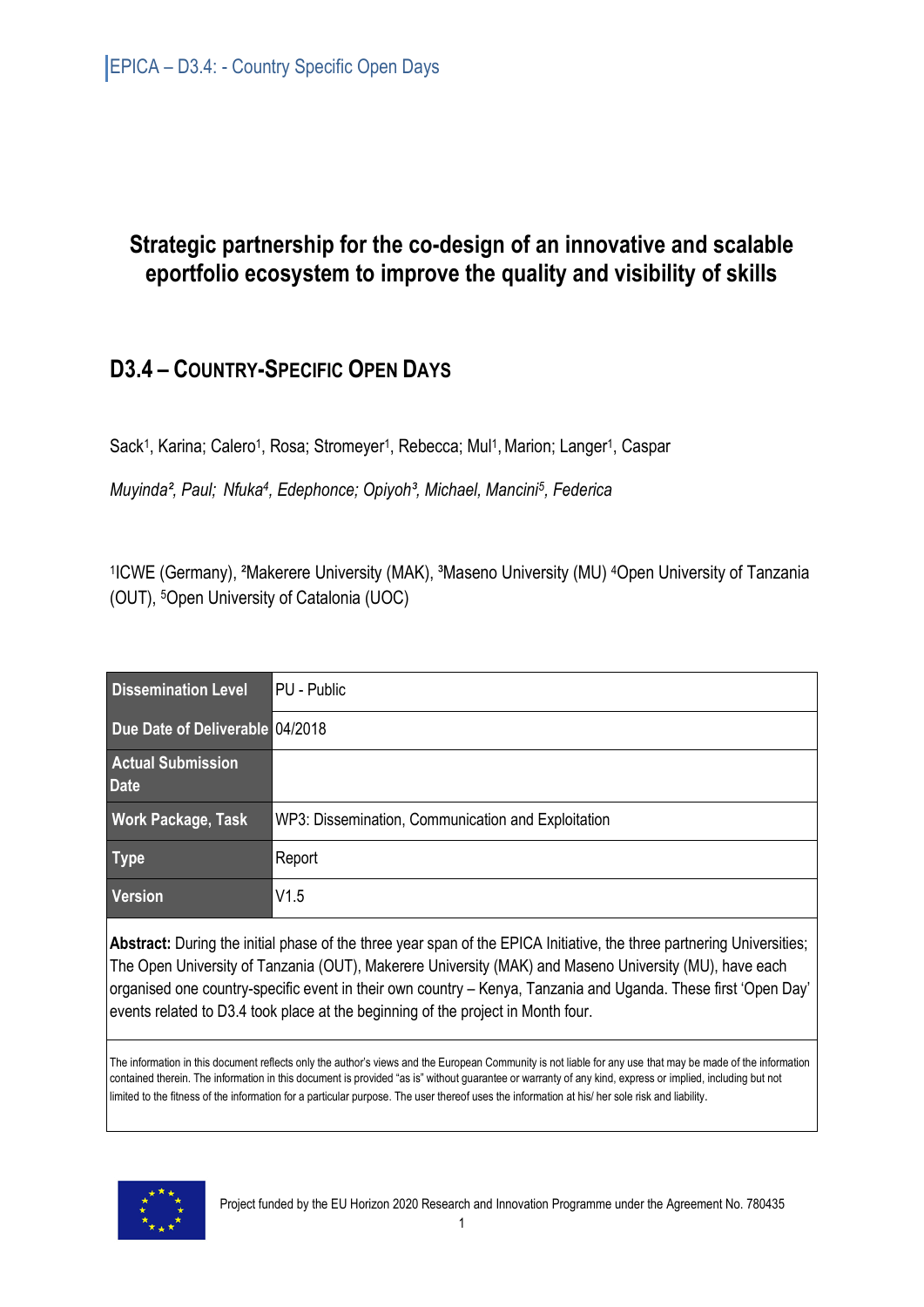# **History**

| <b>Version Date</b> |            | <b>Reason</b>                     | <b>Revised by</b>                                               |
|---------------------|------------|-----------------------------------|-----------------------------------------------------------------|
| 0.1                 | 08/02/2018 | First draft by Rosa Calero        |                                                                 |
| 0.2                 | 26/02/2018 | Second draft by Rebecca Stromeyer |                                                                 |
| 0.3                 | 26/03/2018 | Third draft by Karina Sack        | <b>Revised by Rebecca Stromeyer</b>                             |
| 0.4                 | 27/03/2018 | Fourth draft by Casper Langer     | <b>Revised by Rebecca Stromeyer</b>                             |
| 0.5                 | 23/05/2018 | Fifth draft by Caspar Langer      | Revised by Rebecca Stromeyer,<br>Rosa Calero, Frederica Mancini |
| 0.6                 | 24/05/2018 | Sixth Draft by Rebecca Stromeyer  | Revised by Mirjam Hillenius, Jean-<br><b>Baptiste Milon</b>     |

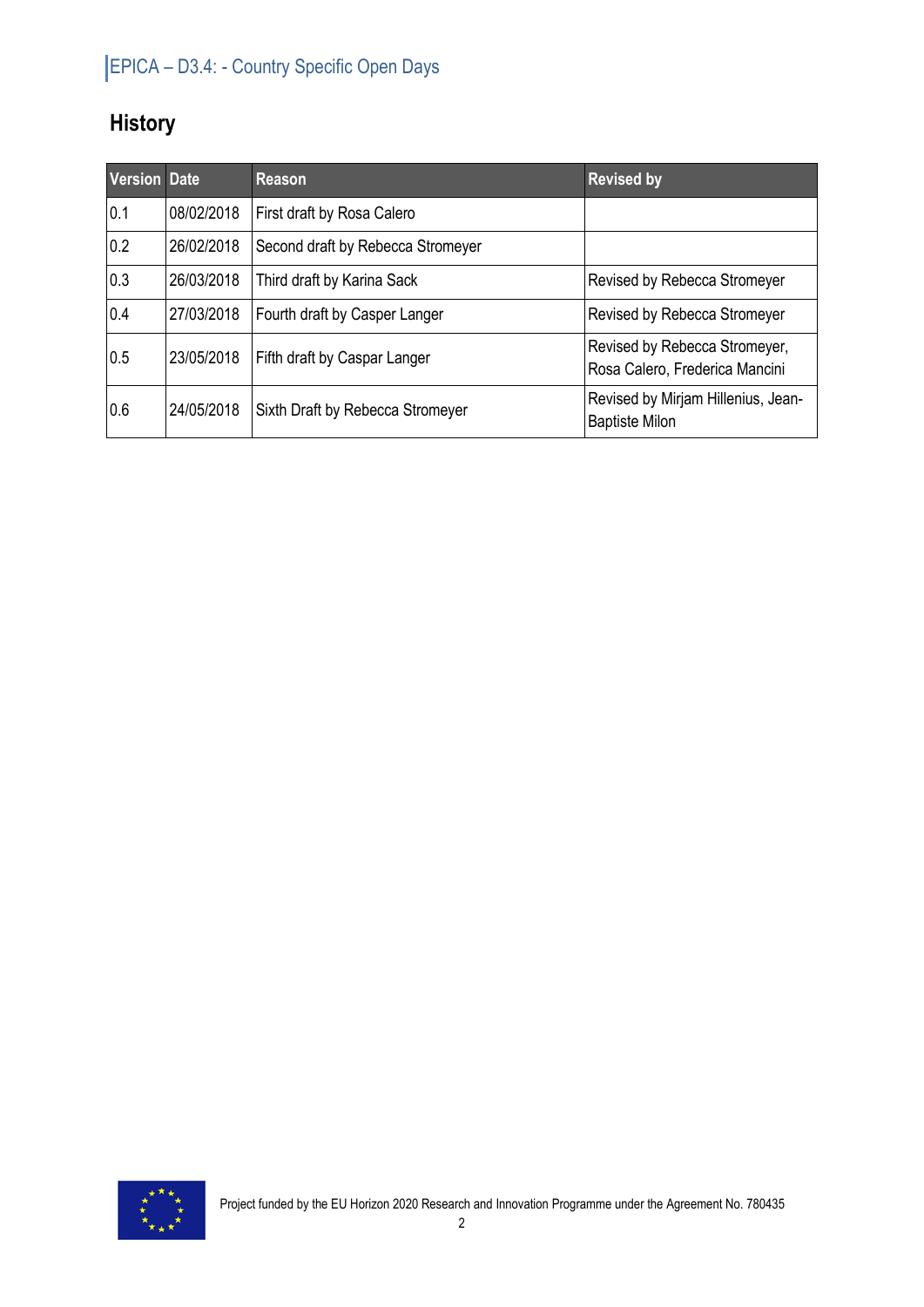## EXECUTIVE SUMMARY

In support of the communication activities in WP3, the deliverable at hand (D3.4) defined the plan for the three partnering Universities; The Open University of Tanzania (OUT), Makerere University (MAK) and Maseno University (MU) to each organise a country-specific event, taking place in the countries of their institutions – Tanzania, Uganda and Kenya.

The first events related to D3.4, served as Open Day dissemination events, taking place at the beginning of the project in April 2018 (MAK on April 12<sup>th</sup>, OUT on April 19<sup>th</sup>, MU on April 27<sup>th</sup>). They provided each university with the opportunity to present the EPICA project to local stakeholders (academic, business, industry, policy makers, etc.) to raise awareness and to engage them for future activities of the project.

In total, the workshops engaged with approximately 150 attendees who were present in total at the three events. The attention of these country specific workshops extended to a larger audience beyond the events themselves via social media, both print and digital publishing outlets, as well as televised reporting.

The activities of all Open Days have been summarised and published on the project website.

ICWE, as the leader on this deliverable, assisted each partnering African University with organisational, marketing and communication measures to ensure a smooth and successful delivery of these events.

MYD, as the leader on the Deliverable 3.2 - EPICA Promotional Material, designed the dissemination and promotional material to be utilised and distributed at each Open Day. These included a brochure, poster and marketing and communication pull-up banners.

This document is based on the terms and conditions established in the Grant Agreement and its Annexes, as well as in the Consortium Agreement specifications and requirements.

The use of the present guidelines can ensure better collaboration among the partnering Universities, the Consortium members, individuals and groups. These can also facilitate the entire Consortium to become engaged in the work that is produced by the project.

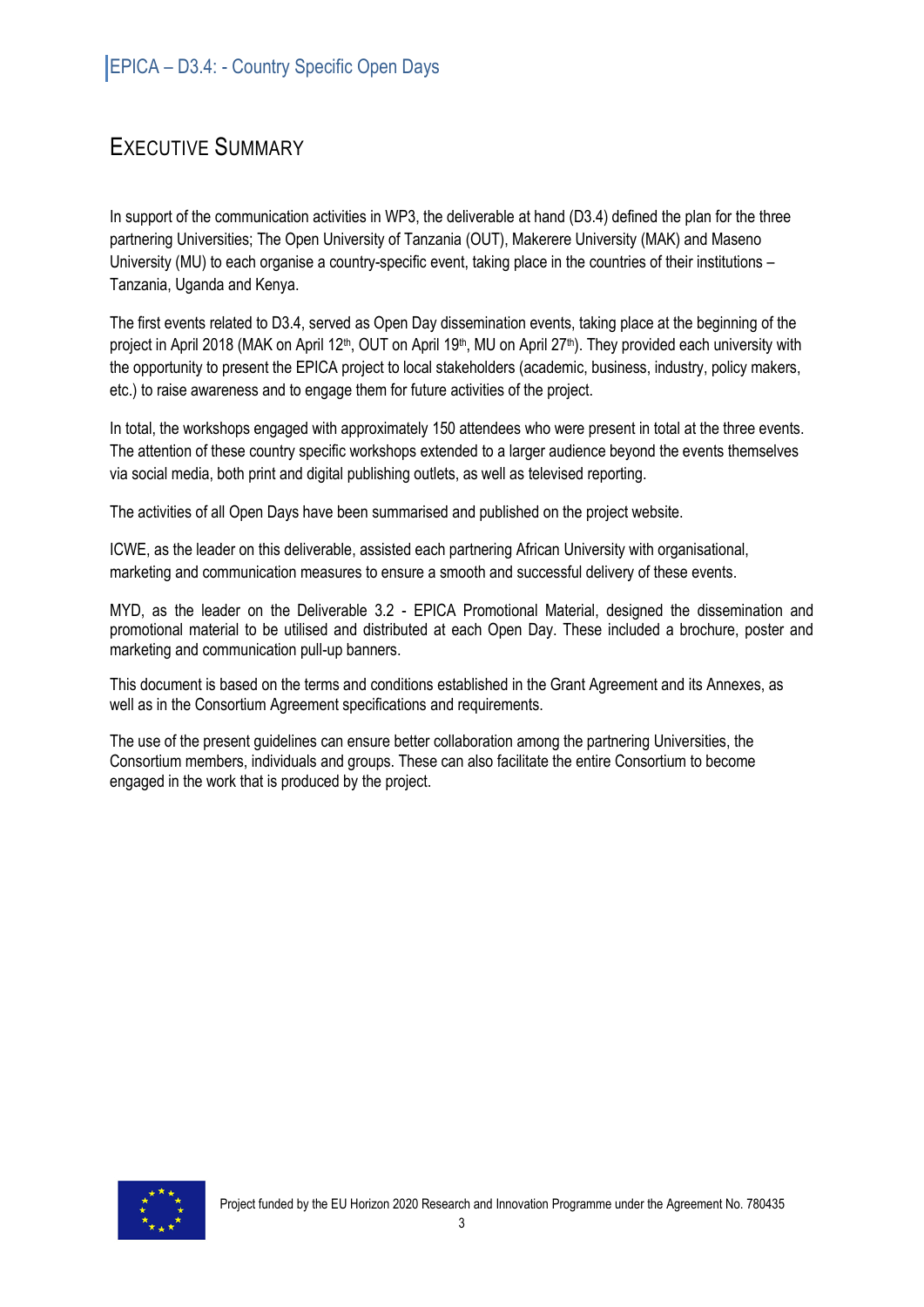# Abbreviations and Acronyms

| <b>AVU</b>                | <b>African Virtual University</b>                                                                      |
|---------------------------|--------------------------------------------------------------------------------------------------------|
| CA                        | Consortium Agreement                                                                                   |
| DICT (MAK)                | Director Information and Communication Technology Support (Makerere University)                        |
| DVC PRI (MU)              | Deputy Vice Chancellor Partnerships, Research and Innovation (Maseno University)                       |
| <b>DVC RS/LT</b><br>(OUT) | Deputy Vice Chancellor of Regional Services/Learning Technologies (The Open University of<br>Tanzania) |
| GA                        | <b>Grant Agreement</b>                                                                                 |
| <b>ICDE</b>               | International Council for Open and Distance Education                                                  |
| <b>ICWE</b>               | <b>ICWE GmbH</b>                                                                                       |
| IEMT (OUT)                | Institute of Educational and Management Technologies (The Open University of Tanzania)                 |
| <b>KICD</b>               | Kenya Institute of Curriculum Development                                                              |
| <b>MAK</b>                | Makerere University                                                                                    |
| <b>MU</b>                 | Maseno University                                                                                      |
| <b>MYD</b>                | MyDocumenta                                                                                            |
| <b>OUT</b>                | The Open University of Tanzania                                                                        |
| <b>PEDR</b>               | Plan for Exploitation and Dissemination of Results                                                     |
| PPT                       | PowerPoint                                                                                             |
| <b>PR</b>                 | <b>Public Relations</b>                                                                                |
| <b>UOC</b>                | Open University of Catalonia                                                                           |

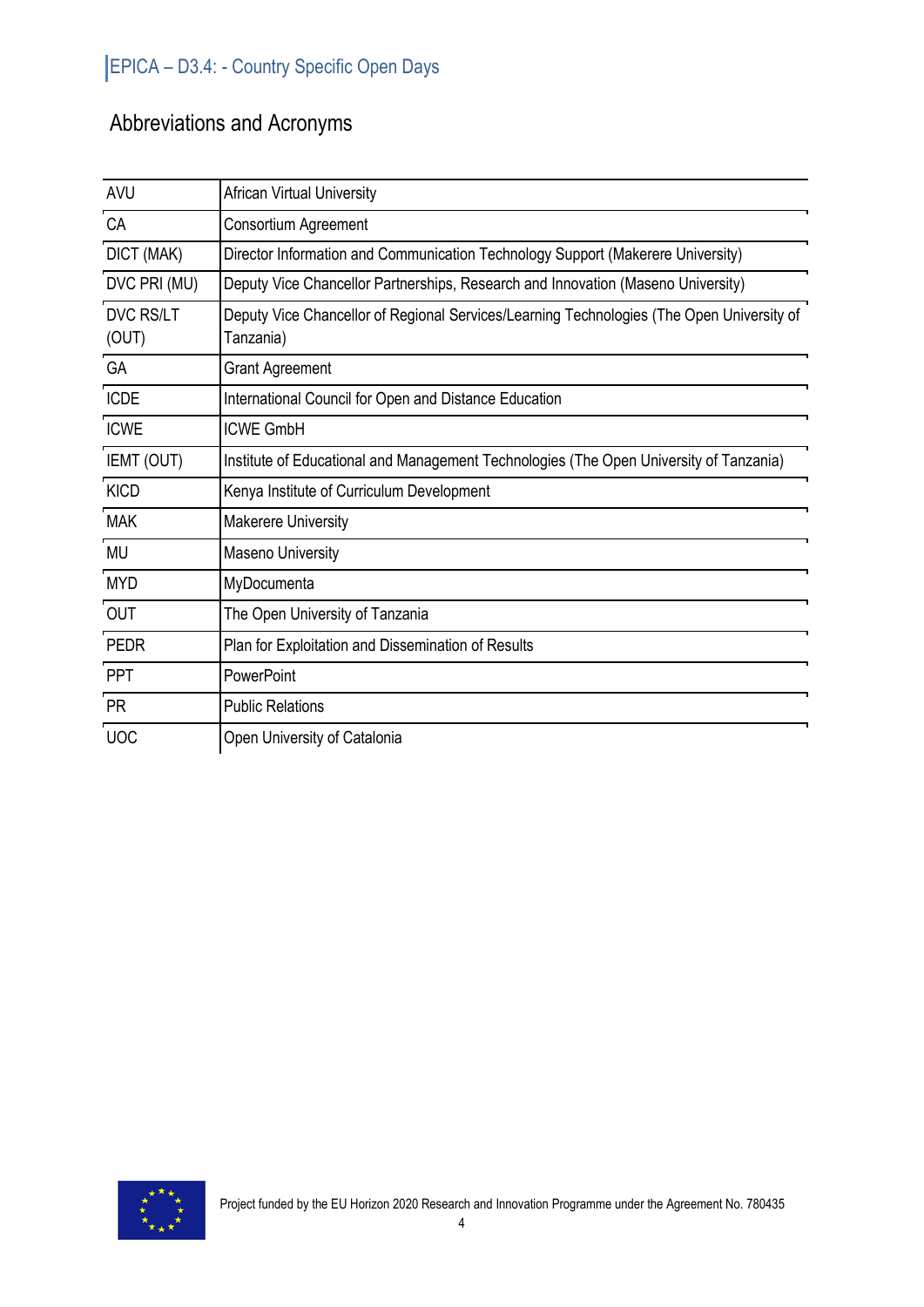## Table of Contents

| 1. | Introduction<br>6                                                         |       |                                           |                |
|----|---------------------------------------------------------------------------|-------|-------------------------------------------|----------------|
| 2. | <b>Objectives</b>                                                         |       | 6                                         |                |
| 3. | <b>Activities</b>                                                         |       |                                           | $\overline{7}$ |
| 4. | Location<br>$\overline{7}$                                                |       |                                           |                |
| 5. |                                                                           |       | <b>Calendar and Related Tasks</b>         | 7              |
|    | 5.1<br>Stakeholders                                                       |       | 8                                         |                |
|    | 5.2<br>Inform all Stakeholders in The three African Participant Countries |       | 8                                         |                |
|    | 5.3                                                                       |       | Prepare the Agenda                        | 8              |
|    | 5.4<br><b>PowerPoint Presentations</b>                                    |       | 10                                        |                |
|    | 5.5<br><b>Invitation Letters</b>                                          |       | 11                                        |                |
|    | Focus Group<br>5.6                                                        |       | 11                                        |                |
|    |                                                                           | 5.6.1 | Organisation                              | 12             |
|    |                                                                           | 5.6.2 | Participants' Profile for the Focus Group | 12             |
|    |                                                                           | 5.6.3 | Content of the Focus Group                | 13             |
|    | 14<br>5.7<br>Reports                                                      |       |                                           |                |
|    | 6. Conclusion<br>14                                                       |       |                                           |                |
|    | 7. Annexe 1 - MYD Sample Promotional Brochure<br>17                       |       |                                           |                |
|    | 18<br>8. Annexe 2 - MYD Sample Promotional Posters                        |       |                                           |                |
|    | 9. Annexe 3 - MYD Sample Promotional Pull-up Banner<br>19                 |       |                                           |                |
|    | 10. Annexe 4 - Maseno University Sample Invitation Letter<br>21           |       |                                           |                |
|    | 22<br>11. Annexe 5 - Makere Open Day Report                               |       |                                           |                |
|    | 12. Annexe 6 - OUT Open Day Report<br>35                                  |       |                                           |                |
|    | 13. Annexe 7 - Maseno Open Day Report<br>51                               |       |                                           |                |

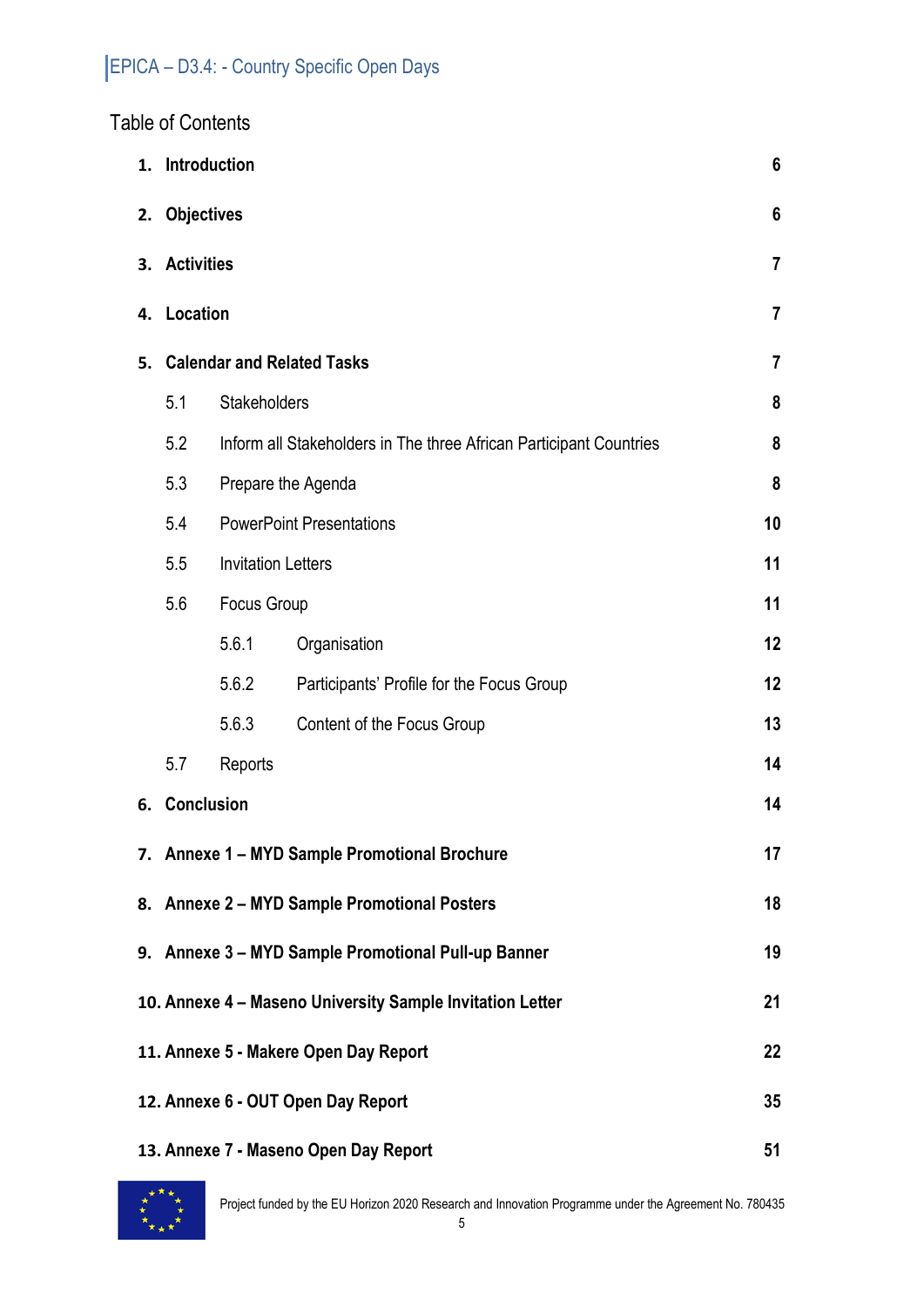# 1. INTRODUCTION

To guarantee high visibility of the EPICA Initiative and to ensure the outcomes are widely disseminated with stakeholders and interested parties locally and regionally within the countries of the partnering African universities, OUT, MAK and MU, have each organised a country-specific event respectively in – Tanzania, Uganda and Kenya.

During the three year span of the project one Open Day and one workshop will be held in each country of the above mentioned partnering universities. The details of the first Open Days are outlined below:

#### **D3.4: First Country-specific Open Days**

The first events (D3.4) served as an Open Day dissemination event, taking place at the beginning of the project in April 2018 - Month four, providing each University the opportunity to present the project to local stakeholders (academic, industry, policy makers, etc.) to raise awareness and to engage them for future activities of the project.

Table 1: D3.4 – Country-specific Open Days

Upon completion of each event, the activities of the workshops were summarised and published on the project website for optimum dissemination.

ICWE, as the leader on this deliverable assisted each partnering University where possible in regards to, organisational and logistical practices, the appropriate steps to follow, how to identify local stakeholders and how to best market the event to ensure successful delivery.

The programme for the half-day events went from 8:30-13:00. Introductory presentations on EPICA and the core ePortfolio strategy were prepared by consortium partners. They were presented to the attending stakeholders by African EPICA partner universities.

# 2. OBJECTIVES

The objectives of organising the country specific Open Days by the three African partner universities are outlined below:

- Presentation of the EPICA project to different stakeholders;
- Presentation of the pedagogical and technological adaptation to the local contexts;
- Presentation of the process of the project: adaptation of ePortfolio strategy, pilot and validation;
- Identification of synergies for collaboration with stakeholders;
- Identification of specific regional labour market requirements, such as entrepreneurial encouragement, employability skills, educational sector spending

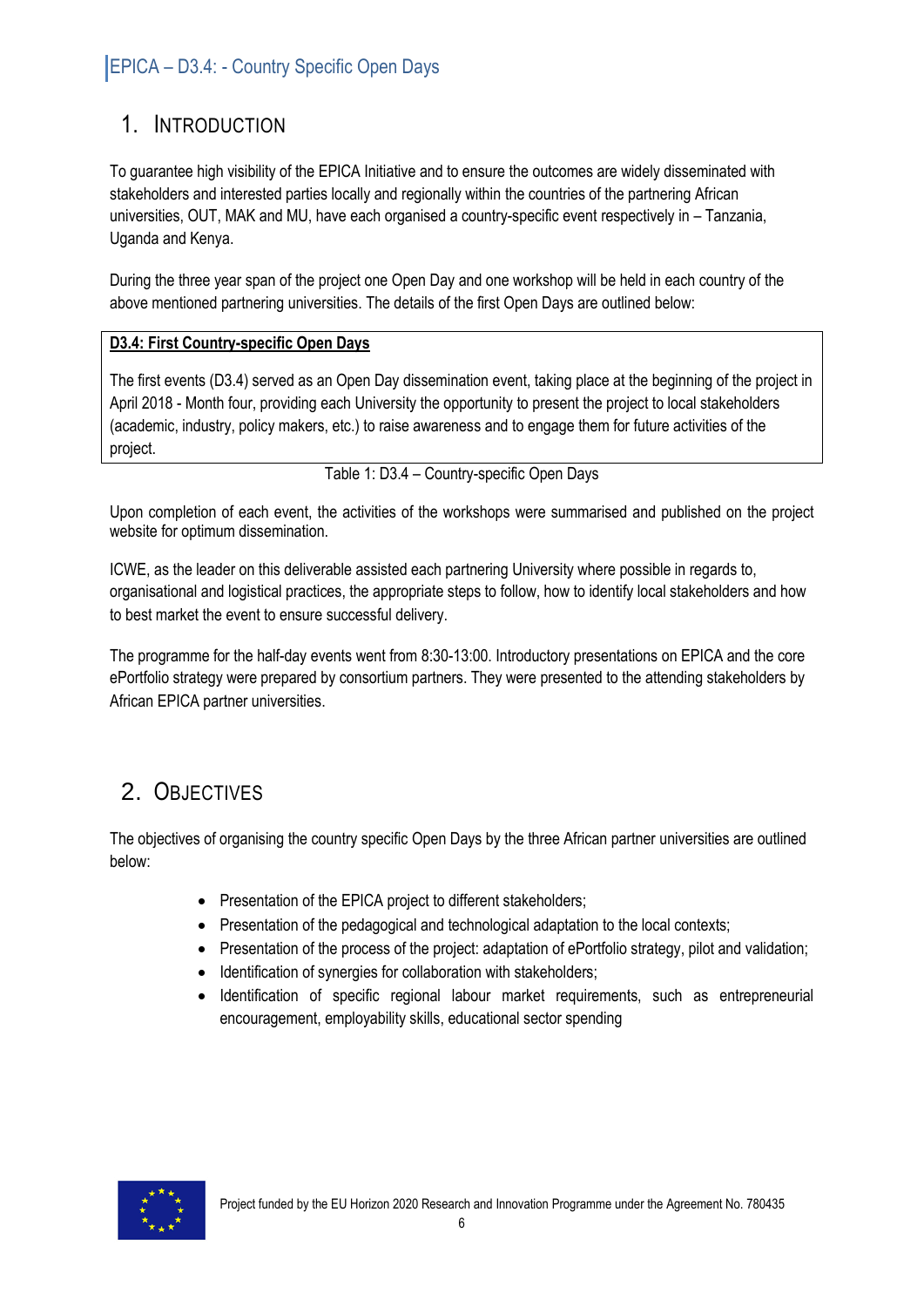## 3. ACTIVITIES

The activities expected from each partner for each Open Day involved:

- Selection and invitation of participants;
- Planning of workshop time and location;
- Production and distribution of Open Day material;
- Collection of names and contact details of attendees;
- Acquiring of permission to use data recorded during the Open Day;
- Chairing of Open Day;
- Distribution of Open Day minutes;
- Presenting EPICA to the stakeholders;
- Engaging and Encouraging Q&A;
- Setting up focus groups at the Open Day;
- Collecting information of the Open Day, including questionnaires;
- Sending a report of the Open Day to be included as part of deliverable D3.4.

## 4. LOCATION

The Open Days were organised on different premises:

- One Open Day by the Makerere University, Kampala, Uganda held on Campus
- One Open Day by the Open University of Tanzania, Dar es Salaam, Tanzania ODL Tower, Council Chamber of the ODL Tower in Dar es Salaam
- One Open Day by the University of Maseno, Maseno, Kenya held in the Kisumu Hotel's Oseno Hall.

# 5. CALENDAR AND RELATED TASKS

Open Day at MAK on April 12th, 2018

Open Day at OUT on April 19th, 2018

Open Day at MU on April 29th, 2018

The tasks to ensure that the Open Days have a major impact in the region included:

- 1) A list of all potential stakeholders related to the field
- 2) Invitation stakeholders to the Open Day
- 3) Preparation of the Agenda
- 4) Preparation of the Powerpoint (PPT) presentations supported by the consortium partners
- 5) Preparation of dissemination materials including a brochure, poster and marketing and communication pull-up banners which were delivered by MYD who is the lead on Deliverable 3.2 - EPICA Promotional Material. Examples of the brochure, poster and pull-up banner desgined by MYD are attached to this report in Annexes 1 – 4.

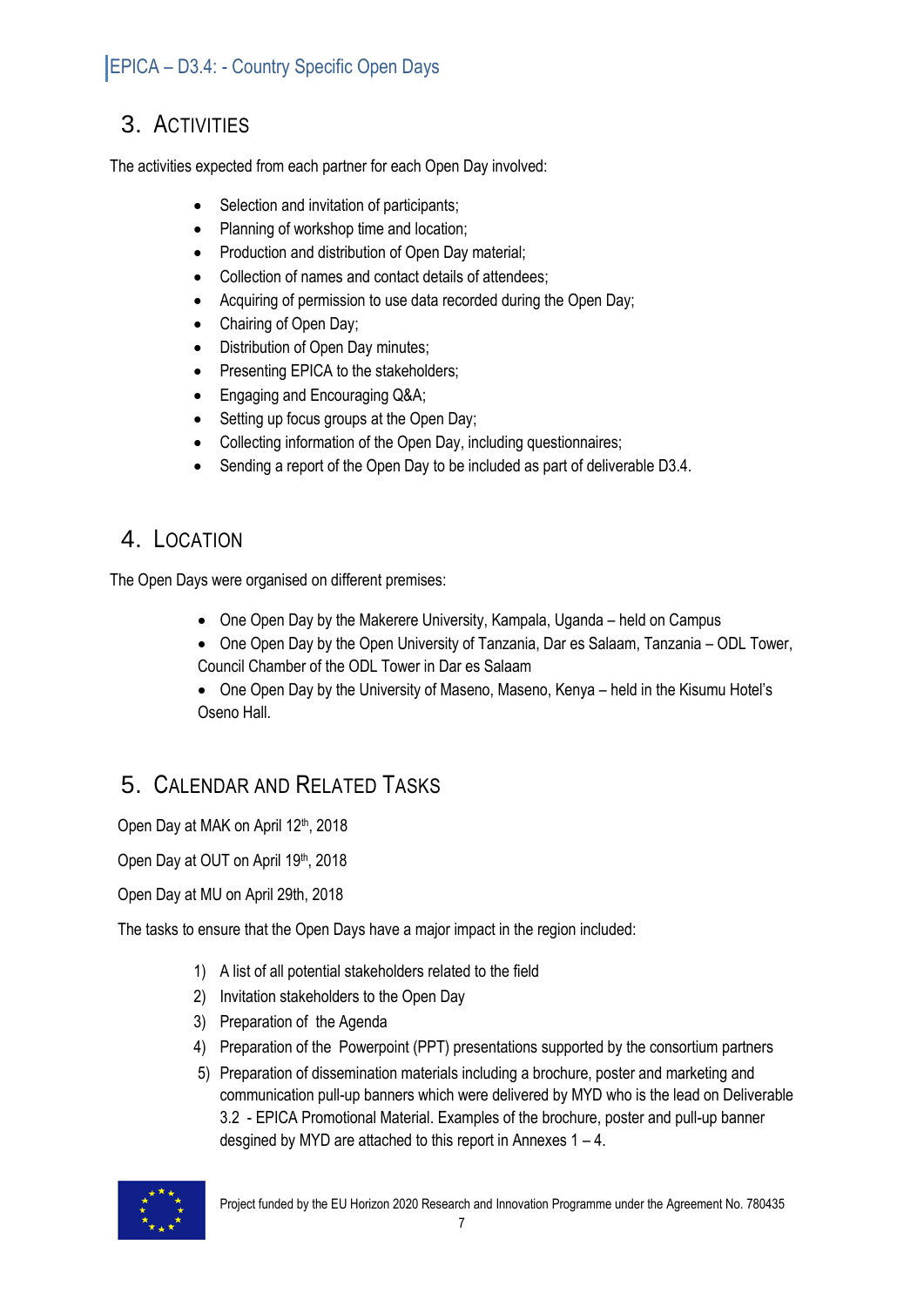### 5.1 STAKEHOLDERS

The Open Days were organised for approximately 40-60 national stakeholders that would represent:

- **•** Universities
- Policy makers / influencers
- Scientific and education community
- Teachers
- Students
- Business Community and Industry Groups

In order to determine the key stakeholder groups whose interests should be taken into account for the country specific Open Days, ICWE completed an initial analysis of potential EPICA stakeholders which consists of universities, teachers' associations', students' associations, national education bodies, African and global stakeholders involved in education, skills, employability, entrepreneurship as well as local/national businesses, professional bodies, labour and employers' organisations and federations and industry groups.

### 5.2 INFORM ALL STAKEHOLDERS IN THE THREE AFRICAN PARTICIPANT COUNTRIES

An invitation letter was prepared by each partner university signed by the Vice Chancellor of the university to invite the identified stakeholders related to the field who could be interested in learning more about the project, as well as take part in the scalability process once the project ends. ICWE and the partner universities used their networks to disseminate the Open Days in the three countries, via email and social media. An example of an invitation letter is provided below under 5.5.

### 5.3 PREPARE THE AGENDA

Initially, ICWE proposed an agenda for the Open Days taking into consideration the following factors:

The aim of the Open Days was to create awareness about the EPICA project to different stakeholders in the individual regions so they get to know the project, how this can be useful to them and so they can be considered as potential users and beneficiaries of the outcomes of the project. This will allow end-users to be involved in the entire process and that the ePortfolio meets their pedagogical, technological and social requirements. For universities and colleges, its aim is to improve teaching methods in response to demand for highly skilled professionals. Students and workers are at an advantage by obtaining visible transferable skills, using it as an outreach that helps potential employers gain deeper insights into their capabilities and work in a way that they can fully control. The offer to employers and businesses is a platform for first picks of most suitable candidates for jobs by viewing candidates' professional developments. The cross benefit of the ePortfolio is an axis which is mutually beneficial for all stakeholders and allows them to be part of a breakthrough project that will directly contribute to modernising institutions with the aim of improving youth employability by providing a visible way to show and validate their skills needed for the workplace.

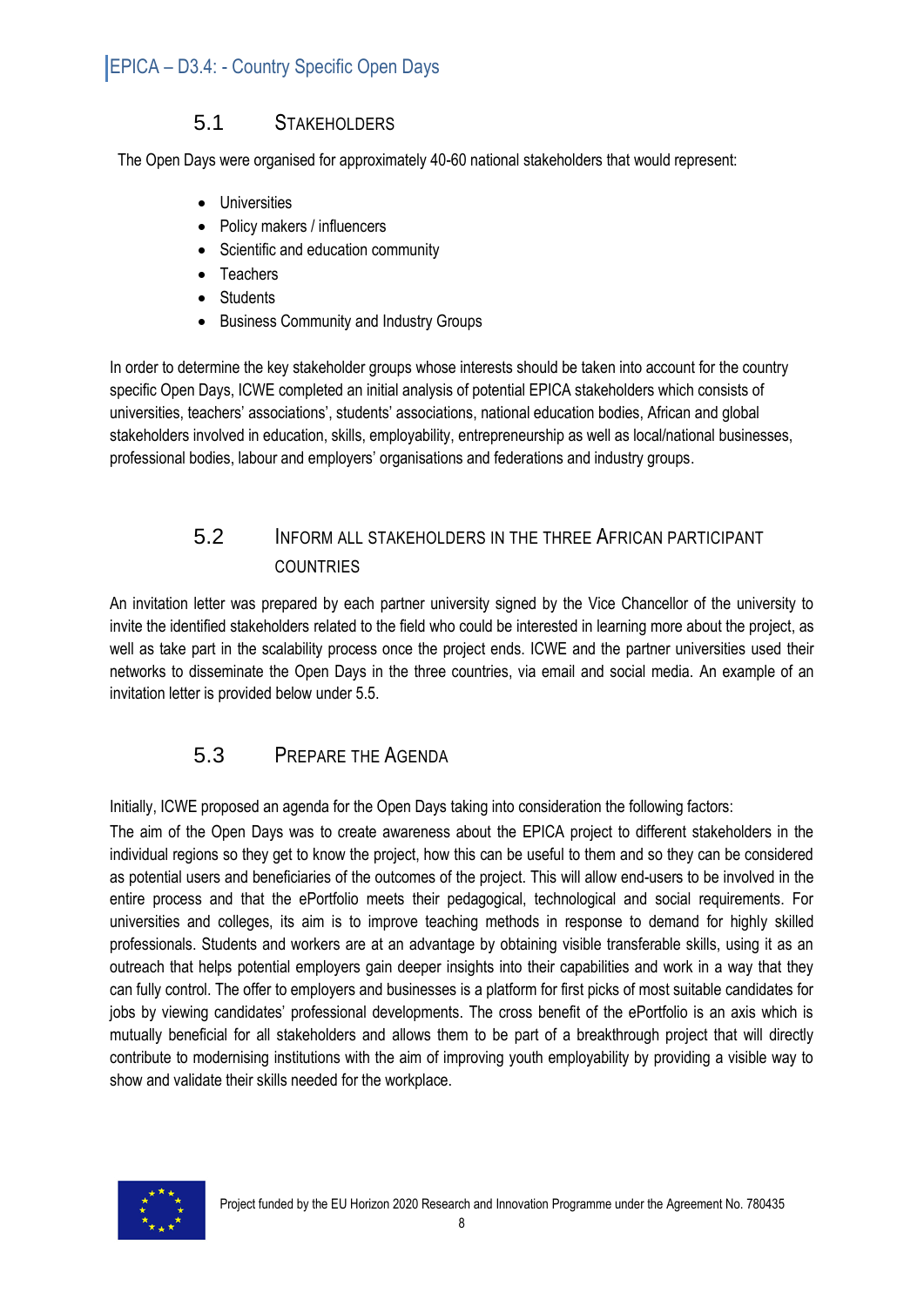The initial agenda which was reviewed by the partners was modified with the following considerations:

- It was considered that the duration of the agenda may be too long for people with different objectives.
- To make the Open Days more interactive and to allow the participants to engage properly, UOC suggested to break up the day with activities through an interactive focus group instead of just having presentations throughout the duration of the Open Day.

The revised agenda recommended by ICWE is outlined below. It was adapted to the specific needs of each partner university.

#### **PART 1 (\*)**

| $08.30 - 09.00$ | Registration of participants, coffee, tea                                                                                                                                                                                                                                                                  |
|-----------------|------------------------------------------------------------------------------------------------------------------------------------------------------------------------------------------------------------------------------------------------------------------------------------------------------------|
| $09:00 - 09:10$ | Welcome, agenda and introduction of participants                                                                                                                                                                                                                                                           |
| $09.10 - 09.30$ | Setting the scene – Overview of the EPICA Project – Co-design Approach. Q&A                                                                                                                                                                                                                                |
| $09.30 - 10.00$ | ePortfolio – State of the Art – Competency-based approach. Q&A                                                                                                                                                                                                                                             |
| $10.00 - 10:30$ | The Process of EPICA:<br>Users' Needs Analysis: Pedagogical and Technological Requirements &<br><b>Technological Adaptation</b><br>Pilots and Validation<br>$\overline{\phantom{0}}$<br>Engagement of stakeholders: website, newsletter subscription and social<br>$\overline{\phantom{a}}$<br>media links |
| 10.30-10.45     | Q&A - End of the meeting Part 1                                                                                                                                                                                                                                                                            |
| $10.45 - 11.15$ | Coffee break                                                                                                                                                                                                                                                                                               |

Table 2: Revised Agenda – Part 1

#### **PART 2 (\*\*)**

| $11:15 - 12.15$ | Breakout session: Focus Groups & Interviews with key stakeholders |
|-----------------|-------------------------------------------------------------------|
| $12:15 - 12:30$ | Q&A - Feedback and evaluations collected                          |
| 12.30           | End of the meeting Part 2                                         |

Table 3: Revised Agenda – Part 2

**(\*) Part 1:** the first part of the Open Day targeted all stakeholders identified by the partner universities and constituted the main group to spread the word about EPICA within their institutions. The expected number of participants varied depending on each partner but it is anticipated that the ideal number should be between 30-50 people, and this was achieved. This part ended after the Coffee Break. The target groups identified included teachers, students, directors of educational institutions\* (secondary and tertiary), business industry groups\* such as chambers of commerce, federation of employers, key businesses\* in the region who are looking to employ graduates, as well as policy makers\* from government. For this Part 1 a special invitation letter was sent.

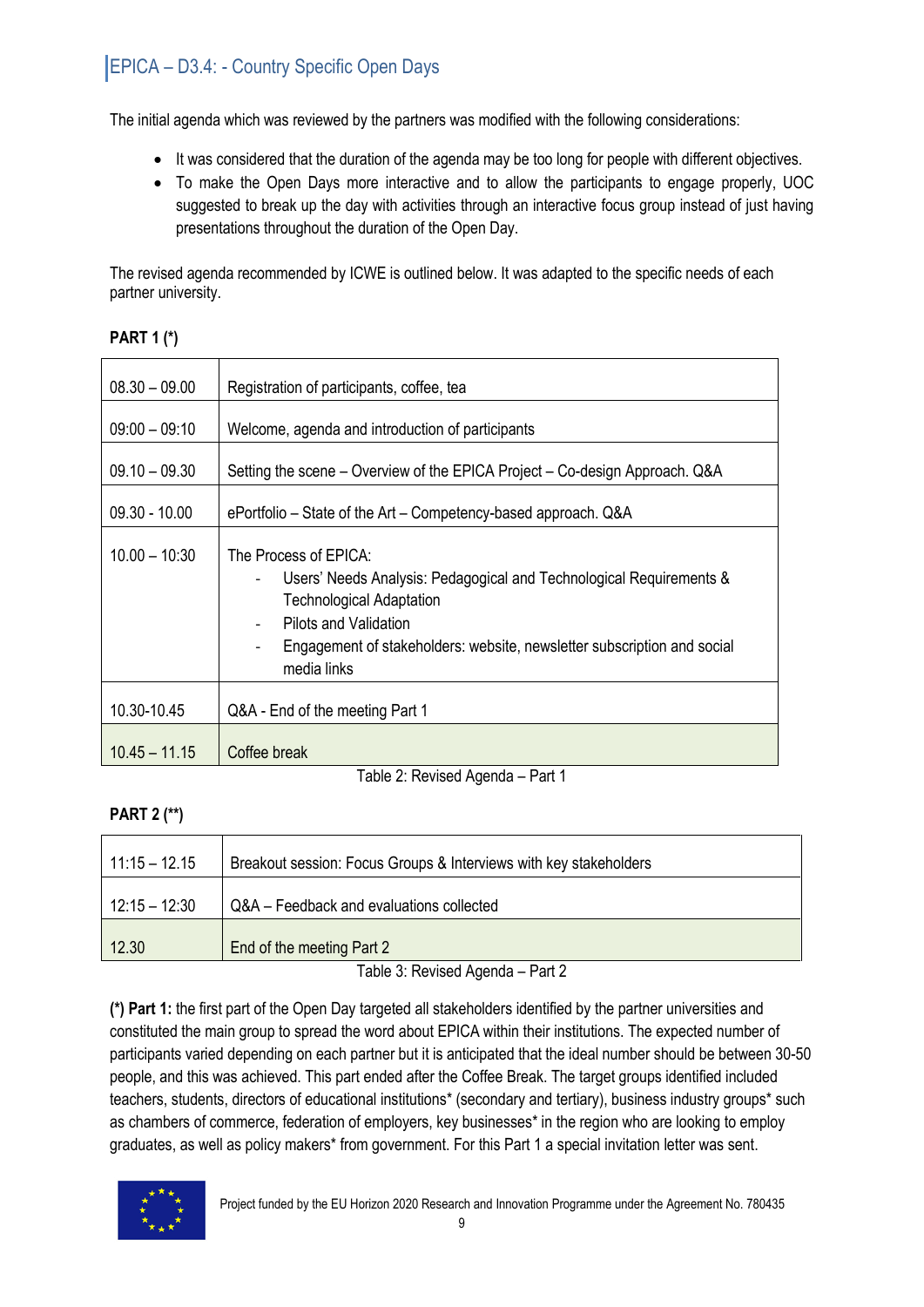**(\*\*) Part 2:** the second part of the Open Day was designed to address the key stakeholders\*, these have been indicated in the list with an asterisk, who can provide highly valuable feedback which is relevant for the success of the project. This part was organised as an interactive breakout session that was planned directly with UOC. The purpose was to analyse the users' needs with organised Focus Groups and interviews for this selected group. The target group of this second part of the Open Day received an additional invitation asking them to remain until the end of the Open Day

### 5.4 POWERPOINT PRESENTATIONS

In order to maximise the time of the African universities organising the workshops, all EPICA partners committed to sending 5-10 slides of their own expertise and related to their role in the project, for the different sections that will be explained in the workshops. With this in mind, the following was expected:

| <b>Content</b>                                                                                           | <b>Prepared by</b> |
|----------------------------------------------------------------------------------------------------------|--------------------|
| Welcome, agenda and introduction of participants                                                         | <b>ICDE</b>        |
| Setting the scene - Overview of the EPICA Project                                                        | <b>ICDE</b>        |
| ePortfolio – State of the Art – Competency-based approach                                                | MyD                |
| Users' Needs Analysis: Pedagogical and Technological Requirements and<br><b>Technological Adaptation</b> | <b>UOC</b>         |
| Pilots                                                                                                   | <b>UOC</b>         |
| Validation                                                                                               | <b>ICDE</b>        |
| Website URL, Newsletter Subscription and Social Media Links                                              | <b>ICWE</b>        |
| <b>Focus Groups questions</b>                                                                            | <b>UOC</b>         |

#### **Contributions by Partners:**

Table 4: Revised PPT Specifications

The Makerere University Open Day was presided over by the Vice Chancellor Professor Barnabas Nawangwe who was represented Deputy Principal, Associate Professor, Paul Birevu Muyinda. The first session was chaired by Associate Professor Jessica Aguti and Dr. Jamia Mayanja, and the EPICA project overview was by Associate Professor and EPICA Project Coordinator Paul Birevu Muyinda while the ePortfolio State of the Art presentation was given by John Kizito from the Faculty of Computing and Information Technology. The Focus Group session was chaired by Mr. Kitumba Frank, the Director Information and Communication Technology Support (DICT).

The Open University of Tanzania Open Day in Dar es Salaam was officially opened by Acting Vice Chancellor, Prof. Deus Ngaruko. The attendees were welcomed by the Open Day facilitator, OUT's Marketing Officer, Mwanuzi Babyegeya and OUT's EPICA Project Coordinator, Dr. Edephonce Ngemera Nfuka, the Director Institute of Educational and Management Technologies (IEMT), who also offered one of the keynote presentations on the project, whilst another presentation was given by the project's technical member, Mr.

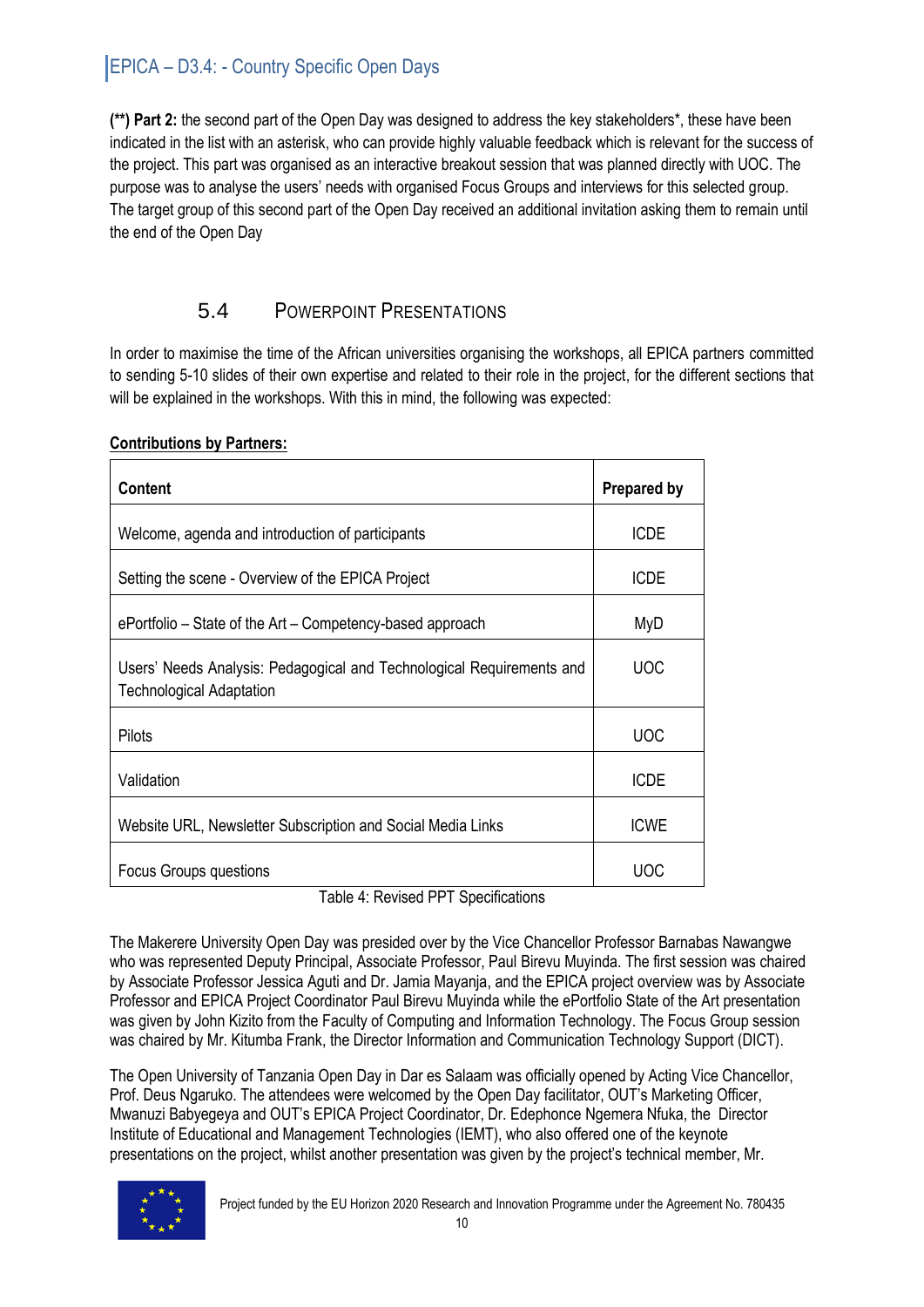Shadrack Mbogela. The Open Day was officially closed by the Acting Deputy Vice Chancellor of Regional Services/Learning Technologies (DVC RS/LT) and the Dean of the Faculty of Science, Technology and Environment Studies, Dr Fweja.

Maseno University's Open Day was opened by Dr. Benson Nyambega Director of Research, Innovations and Publications who represented the Deputy Vice Chancellor Partnerships, Research and Innovation (DVC PRI), Prof. Chacha. All three presentations were held by the EPICA Project Coordinator Michael Opiyoh, who is also the eCampus' Head of the Technical Team. The fourth presentation was delivered by Dr. Jackline Onyango, Senior Deputy Director, Kenya Institute of Curriculum Development (KICD) This presentation was titled "Competence Based Curriculum the Kenyan Case" and was an overview of the national development aims of Kenyan education system. The fifth presentation was delivered by the Director of the eCampus, Dr. Mildred Ayere which discussed findings of the data analysis that was conducted by the EPICA team.

### 5.5 INVITATION LETTERS

The Universities MAK, MU and OUT proposed invitation letters for the different target stakeholders. The invitation letters ensured that each target group was clearly addressed according to their expected role in the Open Day. Below is an example of MU's invitation letter. All invitation letters were signed by the Vice Chancellors of the different partner universities who hosted the Open Days.

An example of an invitation letter used by Maseno University can be found attached to this report in Annexe 5.

## 5.6 FOCUS GROUP

As explained in 5.3., the decision was made to organise a Focus Group to analyse the skills gap during the Open Days in the three African partner Universities, addressing only the main key stakeholders who were in a position to add special value to the project due to the nature of their institutions or relevant positions. These Focus Groups addressed at least eight persons with the following key profiles:

- Scientific and education community (staff/recent graduate and undergraduate representatives)
- Business Community
- Public Sector

These were organised as a breakout participatory session to ensure a high interaction with the audience.

The purpose of the Focus Group was to analyse which skills recent African graduates are lacking by identifying:

- Demands from businesses, industry groups and potential employers with regard to the skills and knowledge that are relevant for African graduates and future employees to possess and in order to be able to take advantage of the opportunities offered to them in the diverse industries of the local labour markets as well as;
- Recent graduates' readiness for entering the labour market.

Concrete actions that need to be undertaken in the local context were discussed and new proposals (from academics, employers, graduates and students) were initiated in how to equip learners for the marketplace while they are still in the educational system.

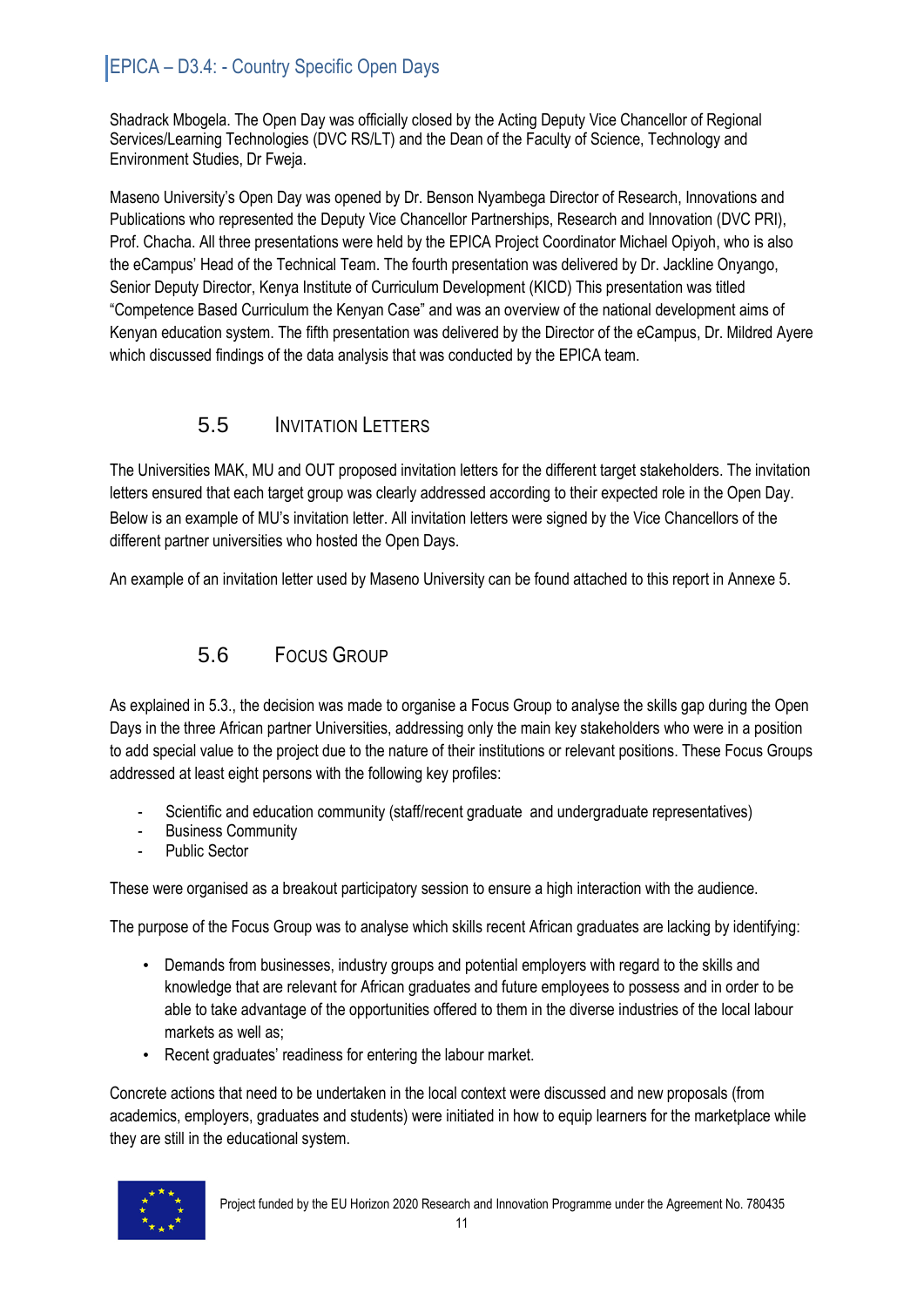To save time and encourage deliberations, the stakeholders were divided into trainer, trainee and student groups. The Focus Groups were guided by a moderator. A script was provided by the partners. Audio was recorded for reference purposes.

## 5.6.1 ORGANISATION OF THE FOCUS GROUPS

- Brief introduction to the context, topic and goal of the focus group performed by UOC via teleconference.
- Focus group dynamised by a person from the African partner university previously trained by UOC and equipped with all the necessary information/protocols. UOC followed up the session and eventually communicated with the moderator via chat.

**Requirements:** the focus groups were carried out in English. Participants should have at least an intermediate level to participate.

The sessions were recorded and consent forms were distributed and signed by the participants.

| <b>Profile</b>                                         | <b>Description</b>                                                                                                                                                                                                                                                                                                                                                                                                                                                    | <b>Indicative Number</b> |
|--------------------------------------------------------|-----------------------------------------------------------------------------------------------------------------------------------------------------------------------------------------------------------------------------------------------------------------------------------------------------------------------------------------------------------------------------------------------------------------------------------------------------------------------|--------------------------|
| <b>Scientific and</b><br><b>Education</b><br>Community | teachers of the participant universities,<br>representatives of University Associations,<br>staff working in internships programs<br>۰<br>representatives of University-Industry Liaison<br>÷<br>Office promoting relations with professional<br>bodies, government, and non-profit organisation<br>additional key university staff<br>representative of Students' Organisations<br>representative of alumni services helping in job<br>placement<br>recent graduates | 4 persons                |
| <b>Business and</b><br>Professional<br>Community       | members of the employers' organisations,<br>representative of private companies,<br>management consultants,<br>representative of a professional body and careers<br>services                                                                                                                                                                                                                                                                                          | 2 persons                |
| <b>Public Sector</b>                                   | members of the Ministry of Labour,<br>regional development officers,<br>۰<br>representatives of the public sector, etc.                                                                                                                                                                                                                                                                                                                                               | 2 persons                |

## 5.6.2 PARTICIPANTS' PROFILE FOR THE FOCUS GROUPS

Table 5: Specific Profiles to take part in Focus Group

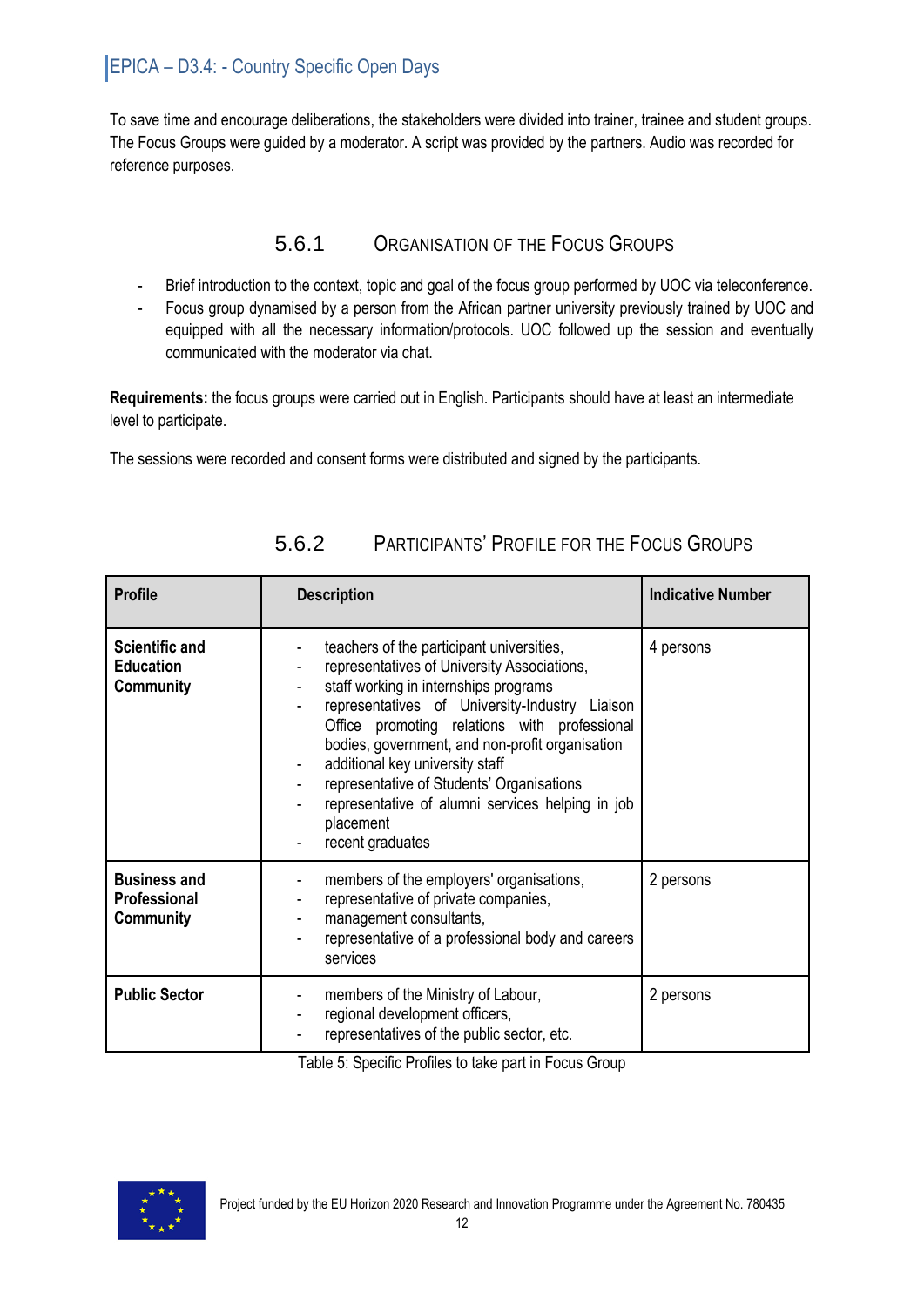## 5.6.3. CONTENT OF THE FOCUS GROUP

The objective of the Focus Group was to provide a 360º portrait of the employability skills in the African partners' countries from the stakeholders' perspectives.

- Identify the skill gap through the analysis of supply and demand of new graduates' employability skills in Africa from different perspectives.
- Analysing the skill gap's main reasons (level of co-operation between education and private sector, policies, recruitment processes, connections, etc.).

A selection of some provisional questions are provided below:

#### **SCRIPT FOR THE FOCUS GROUP**

**Open question**: Let's do a quick round of introductions. Can each of you tell the group your name, your position and any other thing you consider relevant for this session?

| <b>Primary Questions</b>                                                                                                                                                    | <b>Secondary Questions</b>                                                                                                                                                                                                                                                                                                                                                                                                                                                                                           |
|-----------------------------------------------------------------------------------------------------------------------------------------------------------------------------|----------------------------------------------------------------------------------------------------------------------------------------------------------------------------------------------------------------------------------------------------------------------------------------------------------------------------------------------------------------------------------------------------------------------------------------------------------------------------------------------------------------------|
| According to your experience, what are the skills<br>required/valued by employers into the today and<br>future african labor market?                                        |                                                                                                                                                                                                                                                                                                                                                                                                                                                                                                                      |
| What is your perception of recent graduates<br>readiness for entering the labour market?                                                                                    | do you think students are equipped with the<br>necessary skills to cope with the type of work<br>envisaged for them?<br>are graduates equipped with the right skills for<br>$\bullet$<br>employment and entrepreneurship?                                                                                                                                                                                                                                                                                            |
| What is your perception of new graduates' skill<br>shortages?                                                                                                               | what employability skills graduates are currently<br>acquiring and what are missing?                                                                                                                                                                                                                                                                                                                                                                                                                                 |
| How is the process of recruitment of recent<br>graduates facilitated?                                                                                                       | do industry associations work with employers,<br>$\bullet$<br>postsecondary institutions, and/or training<br>organizations to facilitate students and employers'<br>dialogue?<br>do universities have alumni services, job boards, an<br>$\bullet$<br>industry liaison office, a technology transfer office, or<br>other that facilitate students and employers'<br>connections?<br>does the government offer any service or specific<br>$\bullet$<br>program that facilitate student and employers'<br>connections? |
| Could you mention local initiatives undertaken to<br>foster employability between stakeholders: the<br>economic sector, the universities, the<br>professional bodies, etc.? | co-operation in design of educational programmes,<br>curriculum and learning activities?<br>internships?<br>$\bullet$<br>public-private strategic partnerships?<br>$\bullet$<br>support services to foster entrepreneurship?<br>$\bullet$<br>(mentoring, active involvement of students in                                                                                                                                                                                                                           |

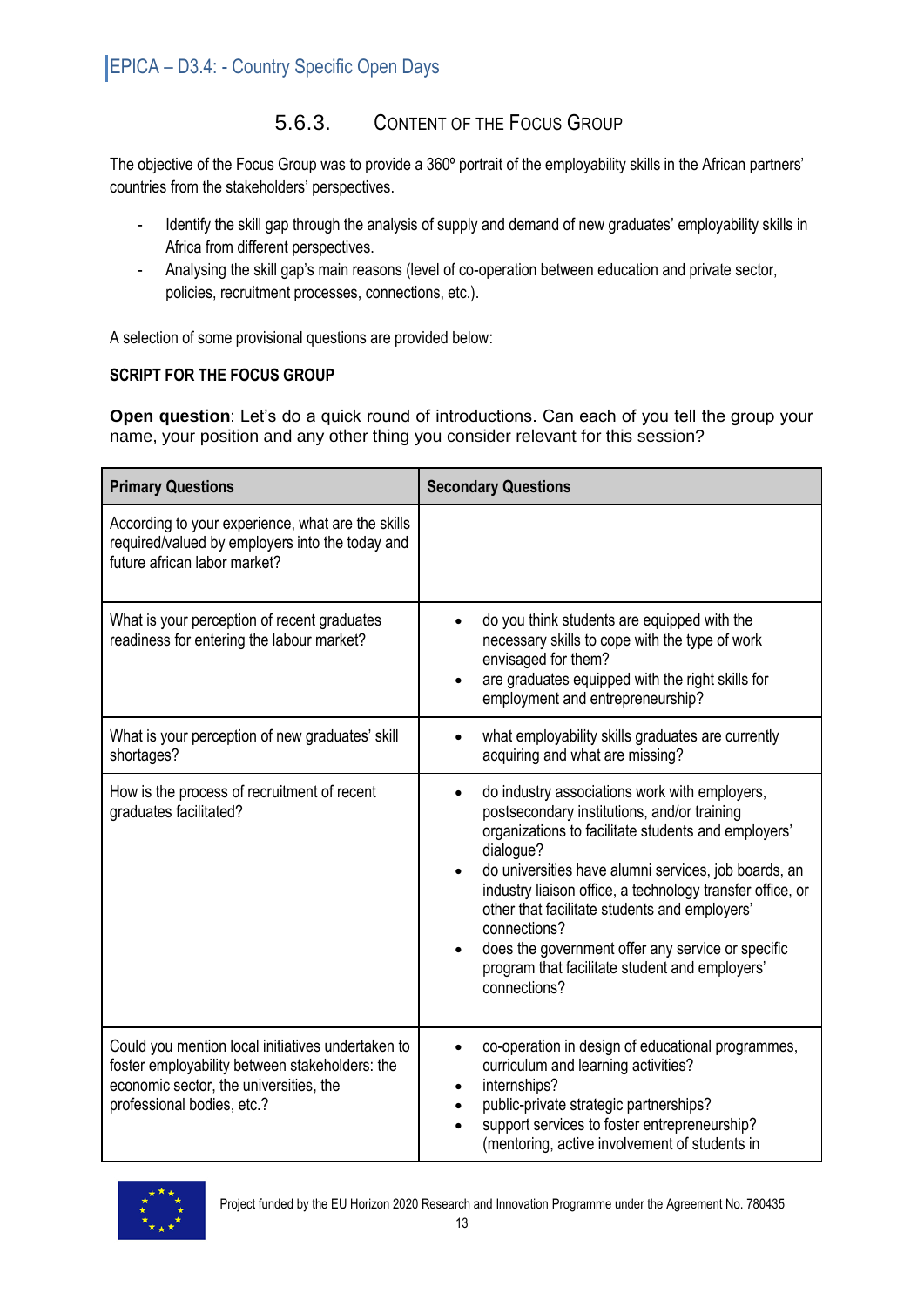|                                                                                                                                      | research activities, co-working spaces, incubation<br>facilities, access financing, etc.)<br>foster mobility and internationalization?                           |
|--------------------------------------------------------------------------------------------------------------------------------------|------------------------------------------------------------------------------------------------------------------------------------------------------------------|
| How could a better alignment of the students'<br>skills with the skills required by economic sector<br>be ensured?                   | (explore previous secondary questions)                                                                                                                           |
| What kind of impact do you think a promotion of<br>the recognition of skills could have on the<br>employability of recent graduates? | how could graduates skills facilitate the process of<br>recruitment?<br>how could graduates' skills be better presented to<br>$\bullet$<br>employers or clients? |
|                                                                                                                                      | Exit Question: Is there anything else you'd like to say on this topic?                                                                                           |

Table 6: Questionnaire for the Focus Group

### 5.7 REPORTS

A milestone in WP3 is the 'country specific Open Day reports'. The reports were prepared by the three African partner universities organising the Open Daysworkshops. They were required to compile all related information to ensure that the reports include the information needed to comply with the quality standards of all EPICA deliverables.

The reports from the workshops were set to include:

- The number ofattendees
- Visuals such as photos and graphics
- Information on the process
- Information and feedback on the content
- Summary of any other discussions and suggestions

The reports are comprehensive and were sent to the partners with all the required attachments, as they are attached to this report, D3.4.

# 6. CONCLUSION

It was agreed by all EPICA partners that the organisation of the Open Days in the African partner universities met the objectives to create awareness of the EPICA project with key stakeholders related to the different sectors that the project addresses. The participants who attended the Open Days were convinced of the relevance of this initiative and are committed to take part in the different phases of the project where they are looking forward to playing a significant role as contributors and final users. The relevance of the participants and their views on the initiative added prestige to the already existing high reputation of the African partners. The number and quality of attendees met the expectations and the targets that were set.

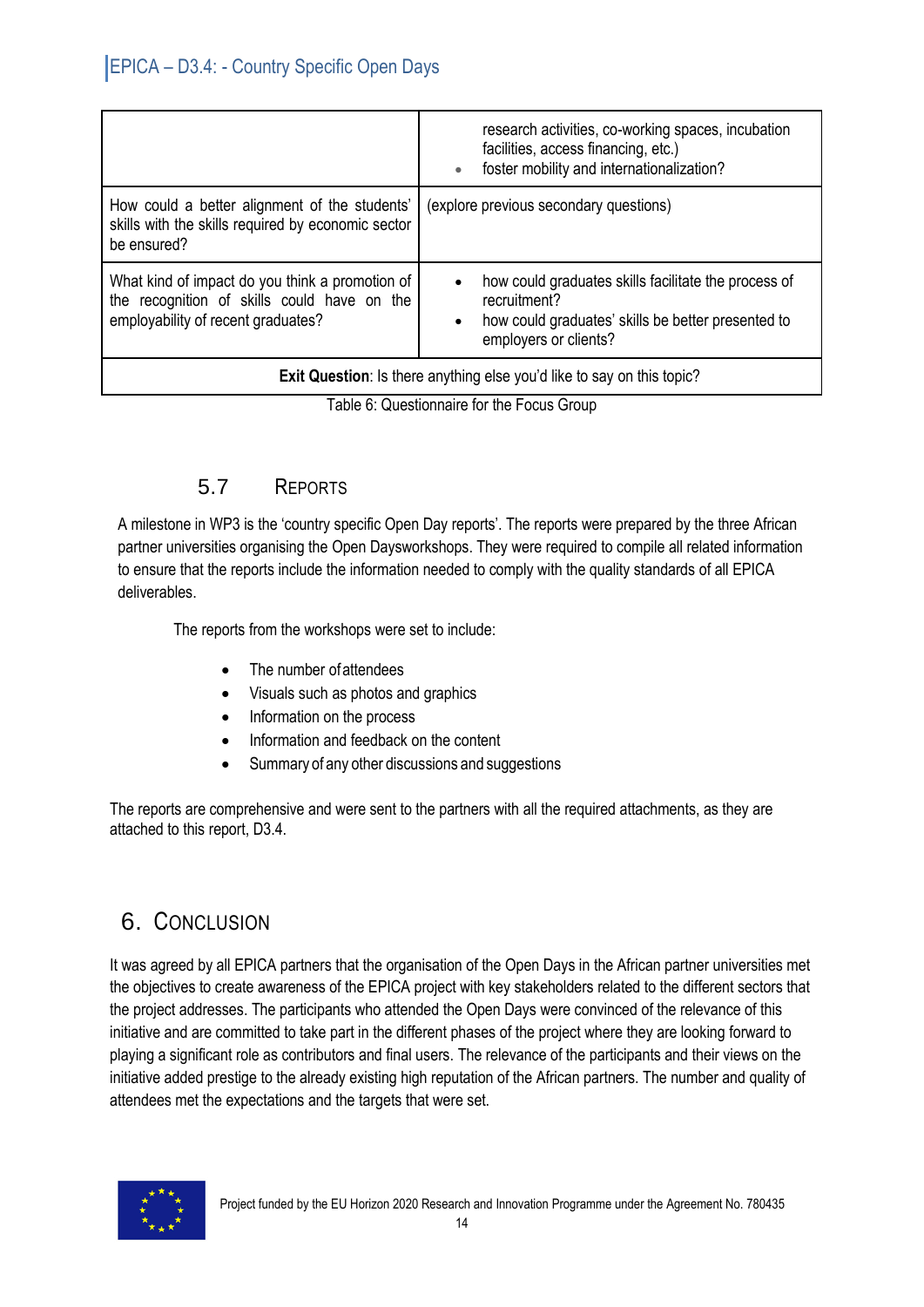The Open Days received local print and online media awareness and was broadcasted in the main news by the Tanzania Broadcasting Company.

The information collected through the Open Days and their Focus Group meetings will constitute the basis for the next steps of the project, which is especially relevant for the Users' Needs Requirements and the Skills Gap Analysis, the crucial backbone of the project and its potential.

The views exchanged by the diverse participants at the events were extremely useful and allowed all sides to understand the individual experiences and situations that exist in the different sectors. This demonstrated the relevance of such multi-stakeholder events which allowed all groups to share their perspectives and approaches. All participants agreed that most graduates were not equipped with employable skills, and that the knowledge they gained was too theoretical with little practical experience and hardly any competencies that were relevant for the workplace. They concurred that there is a strong need for the following specific demand led, practical and transferable skills:

- Communications skills Creativity
- Entrepreneurship **Entrepreneurship** Analytical thinking
- 

- 
- IT literacy and computer sciences Problem solving attitude

The participants agreed that the use of ePortfolios would harness an evidence-based approach to address the skills gap by making learning visible and that ePortfolios are powerful, creative and readily accessible platforms which are increasingly used as global learning tools in both secondary and higher education to validate the skills acquired. They saw that with the scope of assessing the skills gap within their own organisations, this tool could be highly effective in providing insight into the capabilities of individuals with a feedback mechanism that allows processes to be tailored to target any shortfalls. For learning institutions they could offer a diverse process for evidence-based assessment over a period of time of an individual's growth. The focus groups acknowledged that by ensuring that learning institutions and workplaces collaborate to enhance the student's experiences, more meaningful connections could be offered to students through hands-on training, internships and field work. These work placements during their studies could support graduates in developing the relevant skills and understanding needed for later employment.

Validating the skills and knowledge acquired in these contexts could further support a comprehensive digital archive of milestones to support this picture of personal growth, professional development, achievements and continuity that remains a reference useful to both the student and any future employer. The institutions present confirmed that validation allows educators to determine students' understanding of topics, providing technical assistance in programme implementation. In measuring students' knowledge, attitudes and skills over-time, competency related topics can be designed to target individual module deficiencies. All stakeholders agreed on the necessity to include Competency Based Education and Training (CBET) within all curricula.

A final conclusion was the need to ensure that proper mechanisms for data protection were put into place to safe guard the ePortfolio users.

The Consortium Partners were extremely grateful to the Partner Universities, The University of Makerere, The University of Maseno and the Open University of Tanzania, and their EPICA project coordinators and teams. Their commitment to and achievement in delivering these high quality events set the basis for future milestones of the project. UOC's commitment and support to the process of the Focus Group meetings were an excellent addition to the programme and attracted relevant questions and discussion points to deliver the outcomes required.

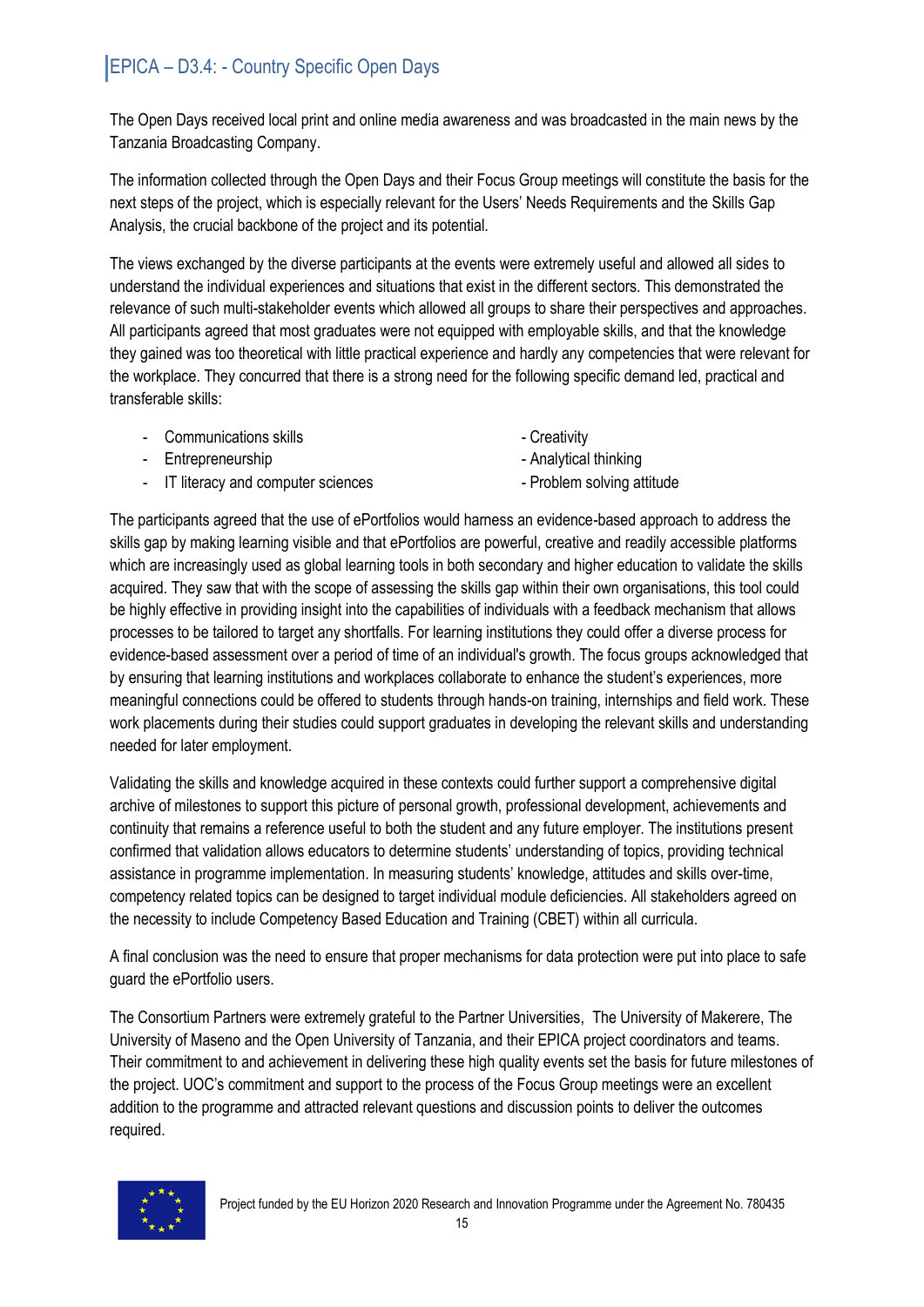## **List of Tables**

- Table 1: D3.4 Country-specific Workshops
- Table 2: Revised Agenda Part 1
- Table 3: Revised Agenda Part 2
- Table 4: Revised PPT Specifications
- Table 5: Specific Profiles to take part in Focus Group
- Table 6: Questionnaire for the Focus Group

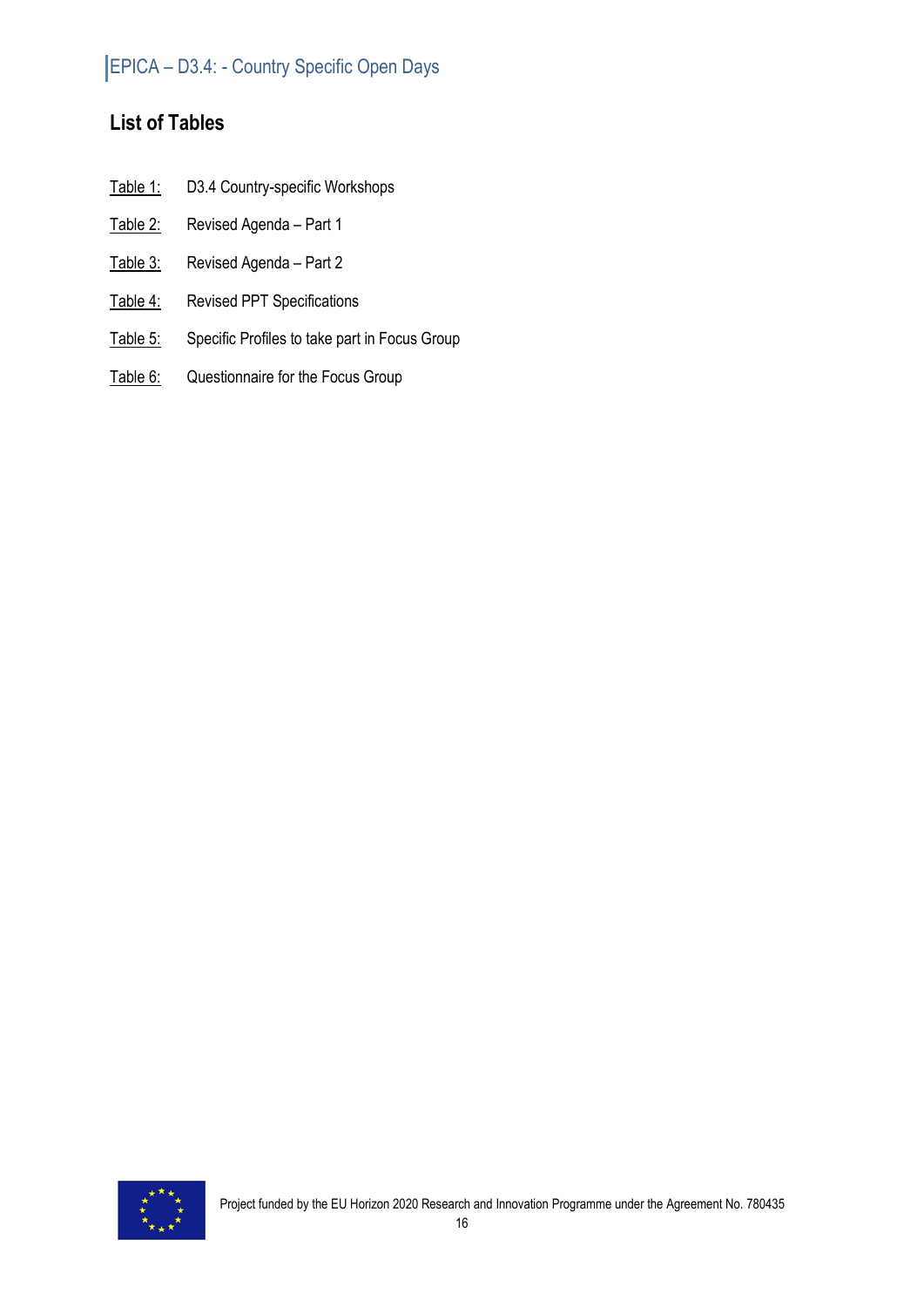## **Annexe 1**



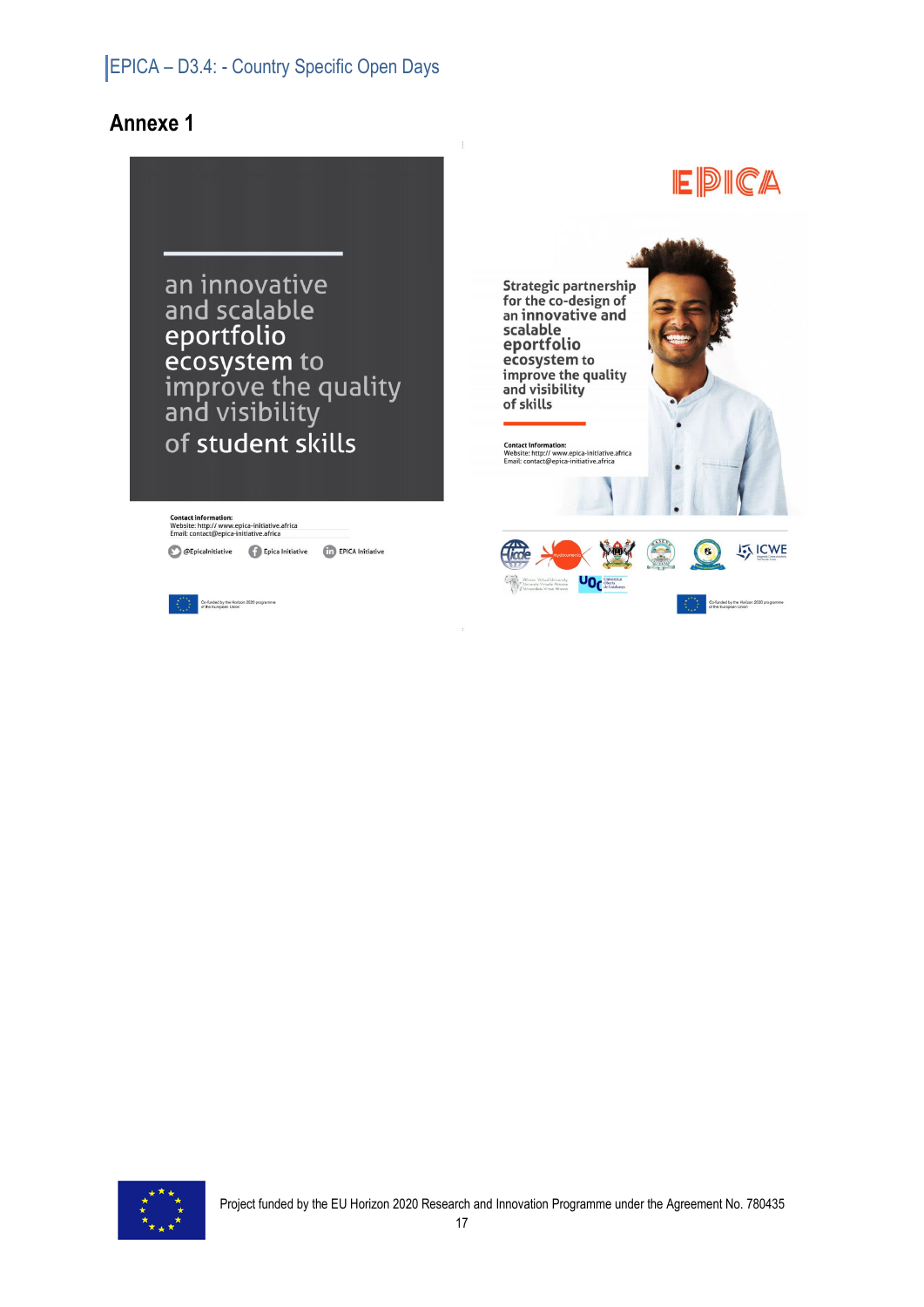## **Annexe 2**



Strategic partnership for the co-design of an innovative and scalable eportfolio ecosystem to improve the quality and visibility of skills



#### **UNIVERSITIES AND COLLEGES**

improve teaching methods to respond to the demand for more highly skilled workers



#### **STUDENTS AND WORKERS**

obtain more visible, transferable skills, acquired in both formal and informal education



#### **EMPLOYERS AND BUSINESSES**

identify and recruit the most suitable candidates for jobs



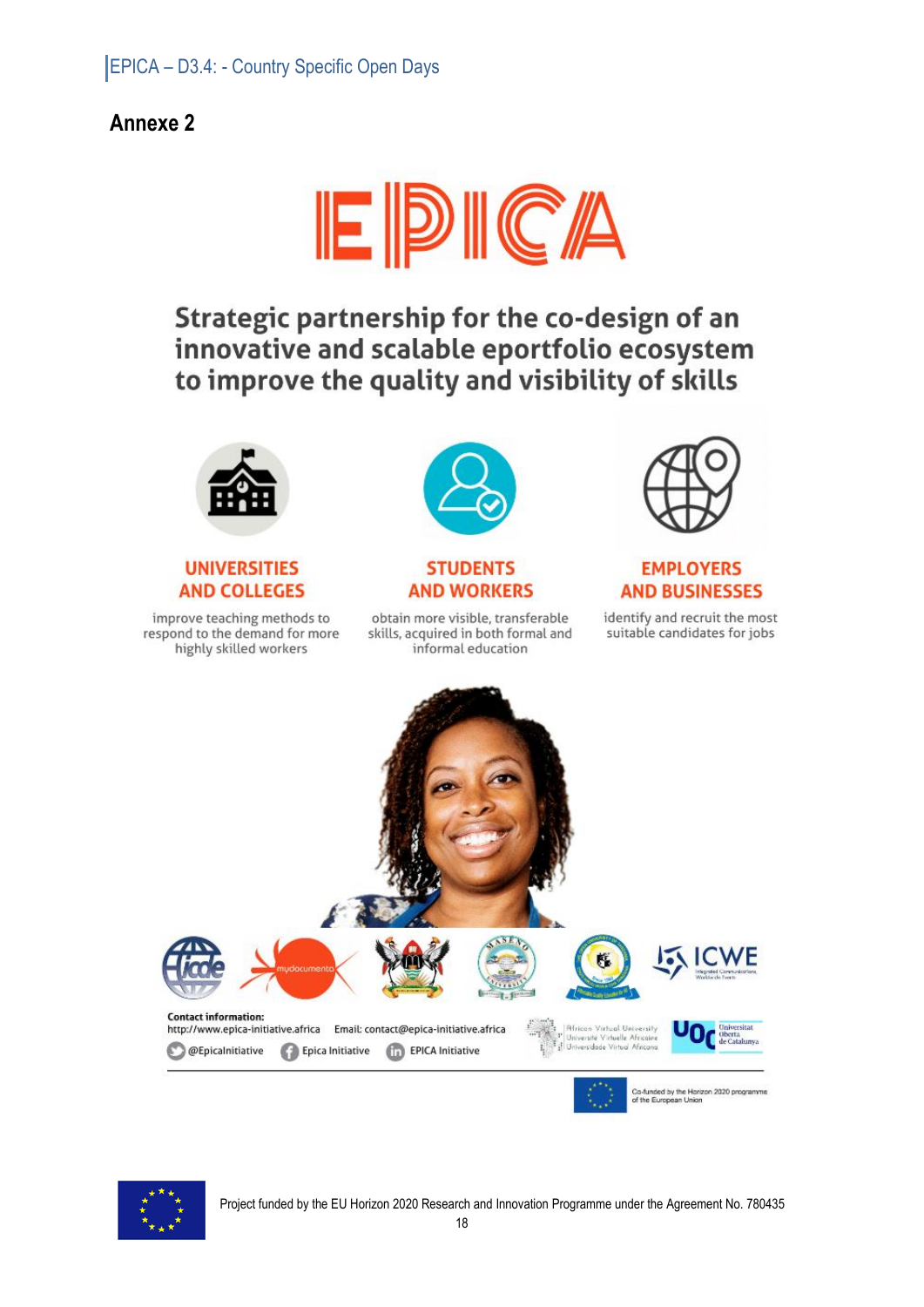

# Strategic partnership for the co-design of an innovative and scalable eportfolio ecosystem to improve the quality and visibility of skills



#### **UNIVERSITIES AND COLLEGES**

improve teaching methods to respond to the demand for more highly skilled workers



#### **STUDENTS AND WORKERS**

obtain more visible, transferable skills, acquired in both formal and informal education



### **EMPLOYERS AND BUSINESSES**

identify and recruit the most suitable candidates for jobs



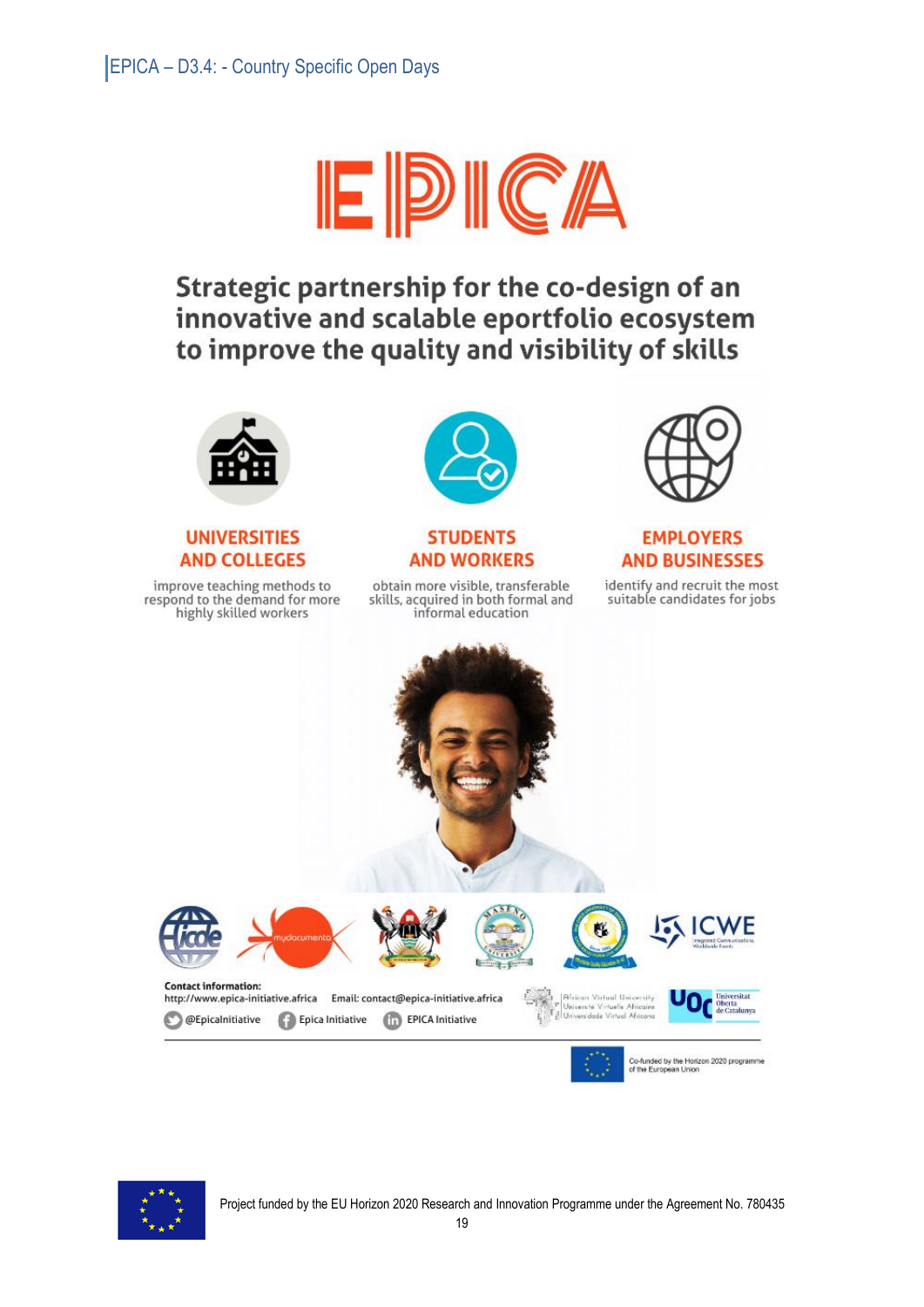## **Annexe 3**



**Strategic partnership for the** co-design of an innovative and scalable eportfolio ecosystem to improve the quality and visibility of skills





#### **UNIVERSITIES AND COLLEGES**

improve teaching methods to respond to the demand for more highly skilled workers



**STUDENTS** 



#### **EMPLOYERS AND BUSINESSES**

identify and recruit the most suitable candidates for jobs